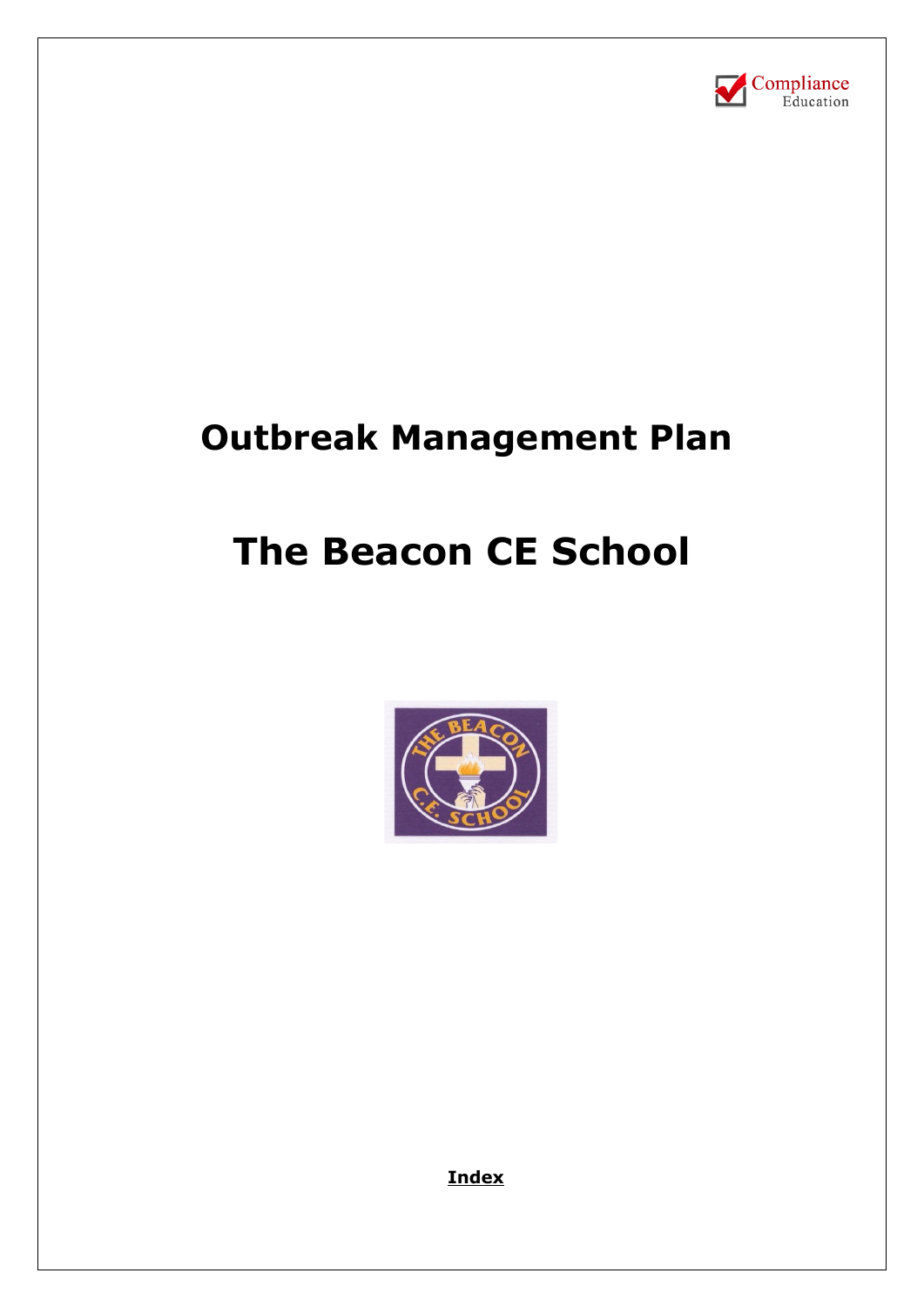| <b>Plan Statement</b>                                                                                                                                                       | Page<br>3. |
|-----------------------------------------------------------------------------------------------------------------------------------------------------------------------------|------------|
|                                                                                                                                                                             |            |
| The Aim of the plan                                                                                                                                                         | 3          |
| How to reduce an outbreak - Control Measures                                                                                                                                | 4          |
| Maintaining appropriate cleaning regimes                                                                                                                                    | 6          |
| Keeping occupied spaces well ventilated                                                                                                                                     | 7          |
| Following Public Health advice on testing                                                                                                                                   | 7          |
| Vaccination                                                                                                                                                                 | 8          |
| <b>Clinically Extremely Vulnerable</b>                                                                                                                                      | 8          |
| Self-Isolation                                                                                                                                                              | 9          |
| Managing Confirmed Cases of COVID-19                                                                                                                                        | 10         |
| Dealing with a Notification                                                                                                                                                 | 11         |
| <b>GREEN:</b> Singular positive coronavirus case reported.                                                                                                                  | 13         |
| <b>AMBER:</b> Several positive coronavirus cases reported within 10 days or<br>there is a moderate prevalence of COVID-19 in the community.                                 | 14         |
| <b>RED</b> : Substantial increase in positive coronavirus cases reported with<br>the last 10 days or there is an extremely high prevalence of COVID-19<br>in the community. | 15         |
| During School Closure and Reopening the School                                                                                                                              | 16         |
| Reference Guides used to create this document                                                                                                                               | 17         |

# **Outbreak Management Plan**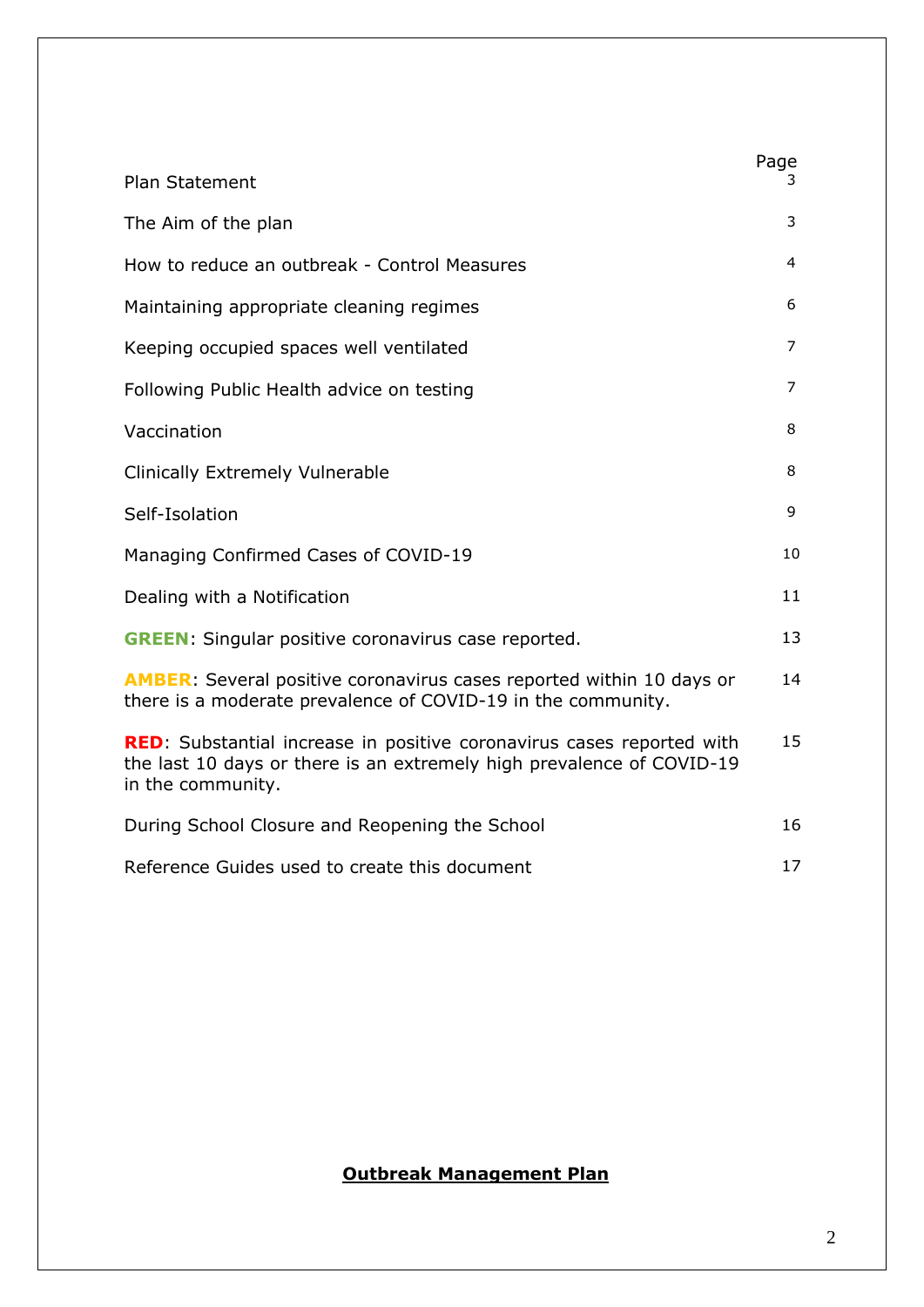## **Plan Statement**

This plan is designed to work in conjunction with the school *Pandemic and Infection*  **Control Policy** and **Business Continuity Plan** for dealing with outbreaks of an infection, epidemic or pandemic.

# **The Aims of the Plan**

The aim of this plan is to advise staff about the precautions needed when dealing with an infectious outbreak.

Human infections/epidemics/pandemics may have significant implications for the school, so this plan also considers the guidance from the World Health Organisation, Government, Department of Education (DfE), Public Health England (PHE), Local Educational Authority and Compliance Education. (All of the above, from now on, are collectively referred to as Authority Advisors).

As of the 19<sup>th</sup> of July 2021, the country moved to Step 4 of the roadmap. This marks a new phase in the government response to the pandemic, moving away from stringent restrictions on everyone's day-to-day lives, towards advising people on how to protect themselves and others.

As COVID-19 becomes a virus that we learn to live with, there is now an imperative to reduce the disruption to children and young people's education.

The Department for Education has handed power back to the Local Authority and Public Health England to manage outbreaks within our school(s) and the local community.

This may help to help manage outbreaks in schools, or if there is an "extremely high prevalence" of Covid-19 in the community and other measures have failed to reduce transmission, or as part of a package of measures "responding to a variant of concern".

Therefore, LDST, Head of School and SLT will work closely with all our authority advisors to ensure all future preventive measures are implemented.

Where there is conflicting advice Head of School will err on the side of caution and reserves the right to implement any further measures that are deemed to be in the best interest of our school(s), our staff, and the children within our care.

COVID-19 is a rapidly evolving situation resulting in guidance and plans having to be developed or changed at a fast pace and is subject to change with little notice. LDST, Head of School/SLT and Compliance Education have devised a traffic light style plan which will be kept under review.

- **Green** Singular positive coronavirus case reported.
- **Amber** Several positive coronavirus cases reported within 10 days or there is a moderate prevalence of COVID-19 in the community.
- **Red** Substantial increase in positive coronavirus cases reported with the last 10 days or there is an extremely high prevalence of COVID-19 in the community.

#### **How we will reduce the chances of an outbreak within our school**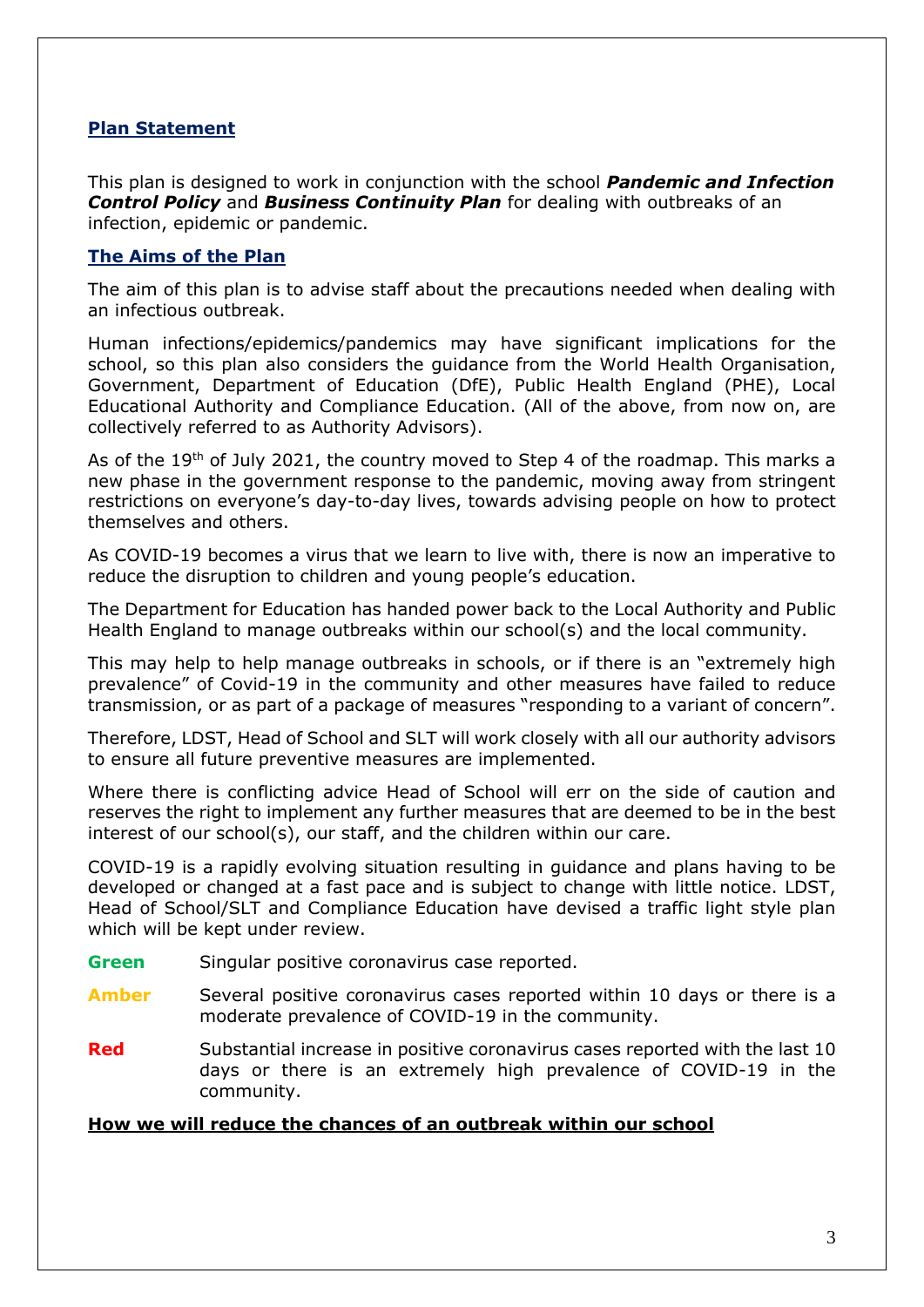The Beacon CE School has and will continue to follow our existing COVID-19 control measures by ensuring good hygiene for everyone, maintaining appropriate cleaning regimes, keeping occupied spaces well ventilated and following Public Health advice on testing, self-isolation and managing confirmed cases of COVID-19.

# **Ensuring good hygiene for everyone:**

• Hand hygiene

We will continue to encourage all our staff and students to regularly practice frequent and thorough hand cleaning with soap and water or hand sanitiser

• Respiratory hygiene

We will continue to encourage the 'catch it, bin it, kill it' approach as it still remains very important.

# **Personal Protective Equipment (PPE)**

The school will ensure adequate and appropriate stock levels of PPE is provided for all staff:

- Suitable PPE for cleaners as per MSDS and/or COSHH Risk Assessments.
- Suitable PPE for cleaners when completing a Deep Clean
- Suitable PPE for cleaning up bodily waste
- Suitable PPE for Nappy/Pad Changing
- Suitable PPE for First Aiders.

Types of PPE

- Gloves Are to be worn to protect your hands
- Face Masks/Coverings Are worn to protect/prevent the spread of a respiratory virus when close contact with another person cannot be avoided.
- Eye Protection or Shields Are worn when there is a risk of bodily fluids splashing up into your face.
- Aprons Are worn to protect your clothing from becoming soiled.

## **Nominated First Aid Lead and/or Principal/Business Manager**

- Will ensure an adequate number of First Aiders (Paediatric First Aid, First Aid at Work, Emergency First Aid) are always available.
- Will ensure staff requalification dates have not lapsed.
- Will ensure all First Aiders receive refresher training to ensure they are: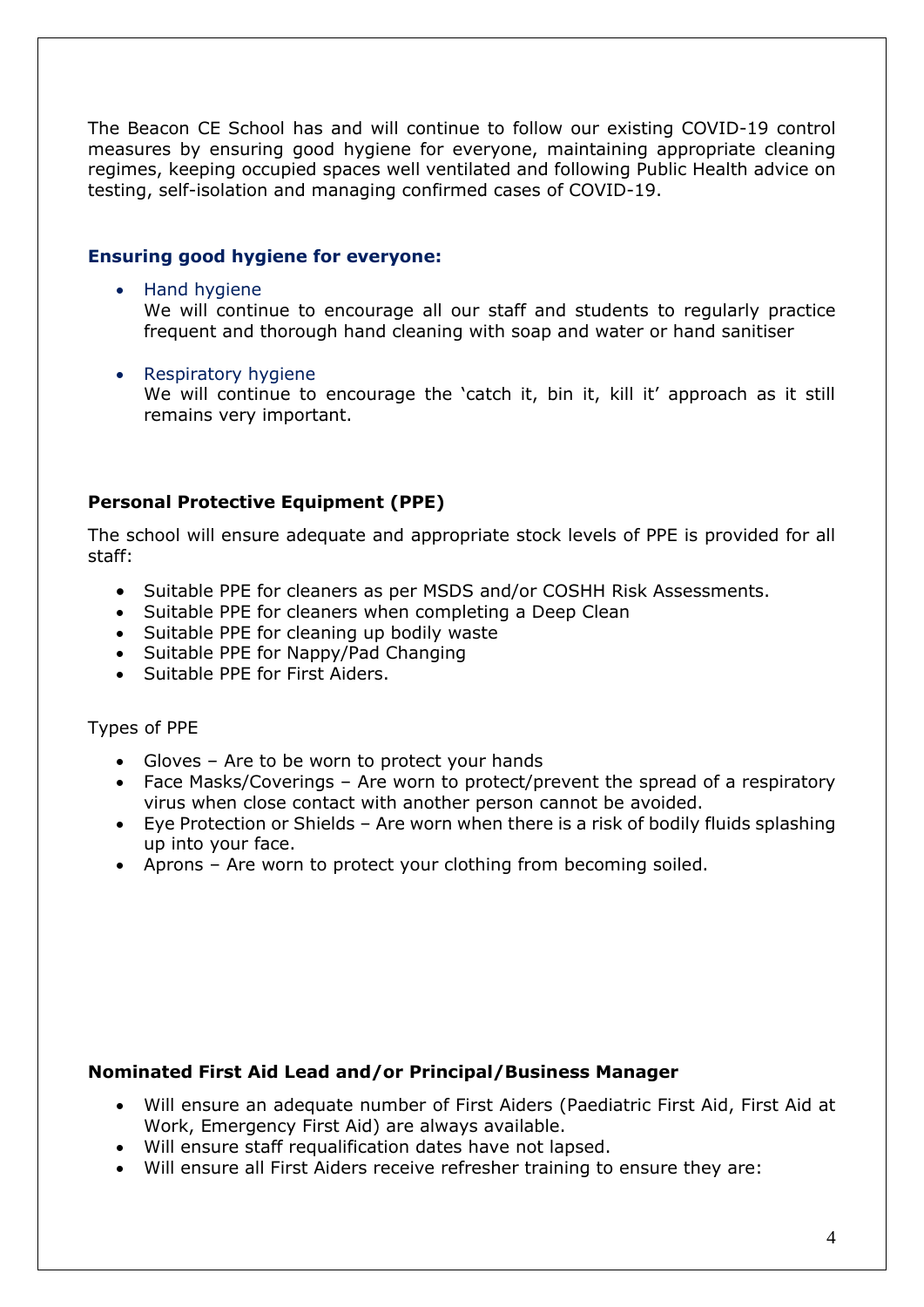- $\triangleright$  Aware of the risks to themselves and others when approaching a casualty and the risk of cross contamination.
- ➢ Aware of the importance to keep themselves safe (wear PPE, hand washing, CRP safety) etc.
- ➢ Aware of the importance to keep up to date with relevant First Aid Advice
- $\triangleright$  Aware of their own capabilities.

All PPE is regarded as single use and immediately binned after use. The clinical waste is double bagged and left for 72 hours before being disposed of with general waste.

## **Face Coverings**

The school acknowledges that as a temporary measure, staff and adult visitors are advised to wear face coverings when moving around the premises such as in corridors and communal areas. In Primary schools, face coverings should be worn by staff and adults (including visitors) when moving around in corridors and communal areas.

## **Travel**

Staff in primary schools and staff are advised to wear a face covering when travelling on public transport.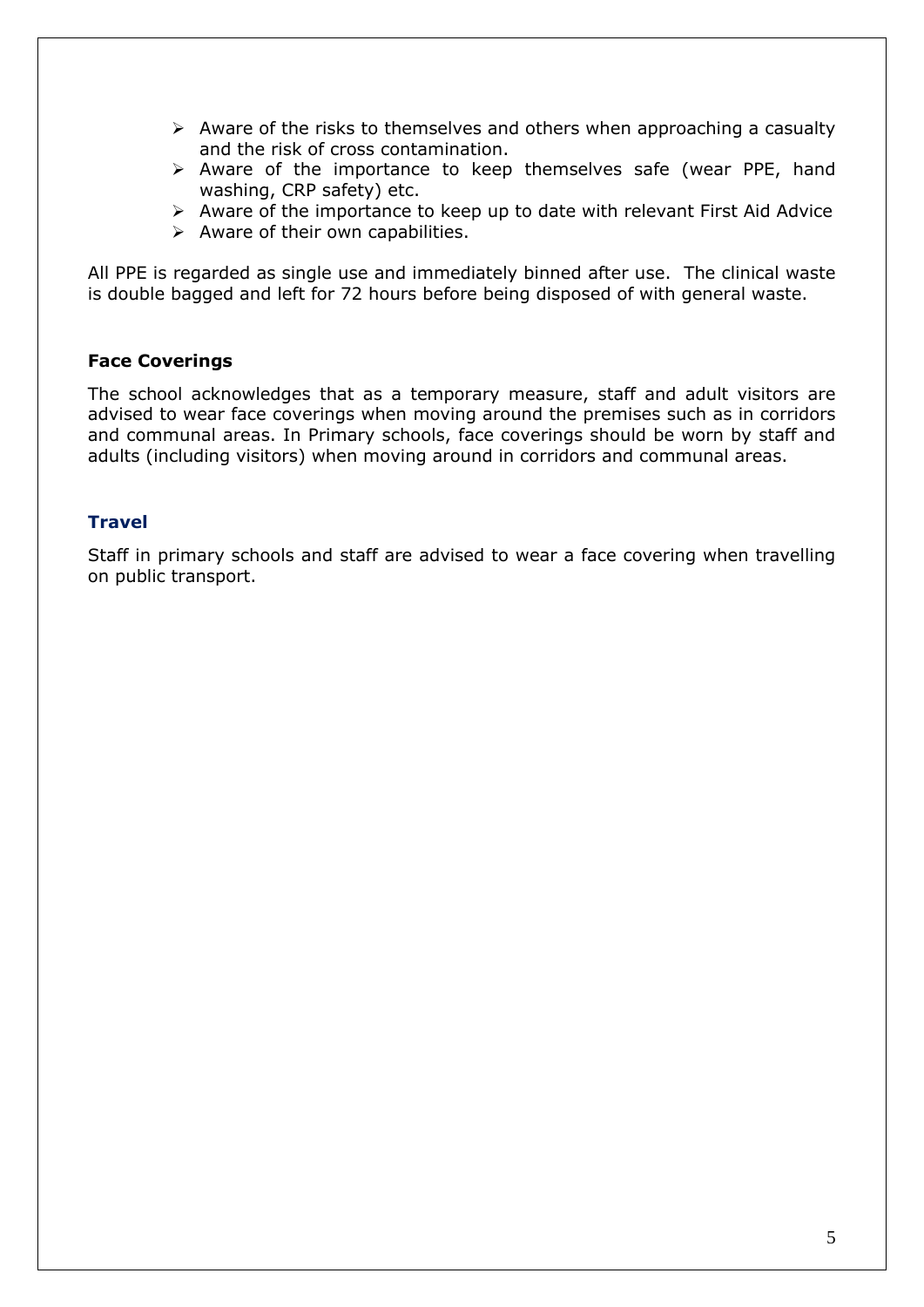# **Maintaining Appropriate Cleaning Regimes**

The school will continue to maintain an appropriate cleaning schedule.

This includes regular cleaning of all areas and equipment (for example, twice per day), with a particular focus on frequently touched surfaces.

# **School Caretaker and/or Cleaners**

- Will ensure that there are adequate supplies of tissues, soap, hot water, paper towels and that bins are emptied regularly.
- Will ensure alcohol (>60%) hand sanitiser/gel is made available to the whole school for more hygienic hand washing
- The Infectious Control cleaning routine is implemented for both general daily cleaning and the deep cleaning of the school.
- Rotas are implemented or adapted to ensure the school is cleaned and maintained regularly throughout the day.
- Will check cleaning products, handwashing/drying, hand sanitizer and PPE stock levels are maintained.
- Will ensure Material Safety Data Sheets (MSDS) and COSHH Risk Assessments are obtained for all cleaning products used.
- Will ensure they use and dilute the cleaning products as per the product information sheet and/or the MSDS and COSHH Risk Assessment.
- Will follow PHE guidance for cleaning of non-healthcare settings [COVID-19:](https://www.gov.uk/government/publications/covid-19-decontamination-in-non-healthcare-settings)  [cleaning of non-healthcare settings outside the home -](https://www.gov.uk/government/publications/covid-19-decontamination-in-non-healthcare-settings) GOV.UK (www.gov.uk)

# **Teaching and non-teaching Staff**

- Will follow personal hygiene guidelines.
- Will ensure that pupils/students follow hygiene guidelines.
- Will provide help and guidance when necessary to help young or vulnerable children.
- Will deliver an age-appropriate lesson on "The Importance of Good Personal Hygiene" to pupils/students. (Personal and Social Education lessons)

# **Catering Manager and Kitchen Staff**

- Will ensure relevant staff have Food Hygiene Certificates or other training in Food Handling.
- Will ensure personal hygiene and handwashing is maintained.
- Will adjust the kitchen cleaning rota and routine to ensure the kitchen is cleaned thoroughly throughout the day.
- Will clean and disinfect food storage and preparation areas.
- Will ensure PPE is worn when preparing and serving food (gloves, hairnet/hat, apron)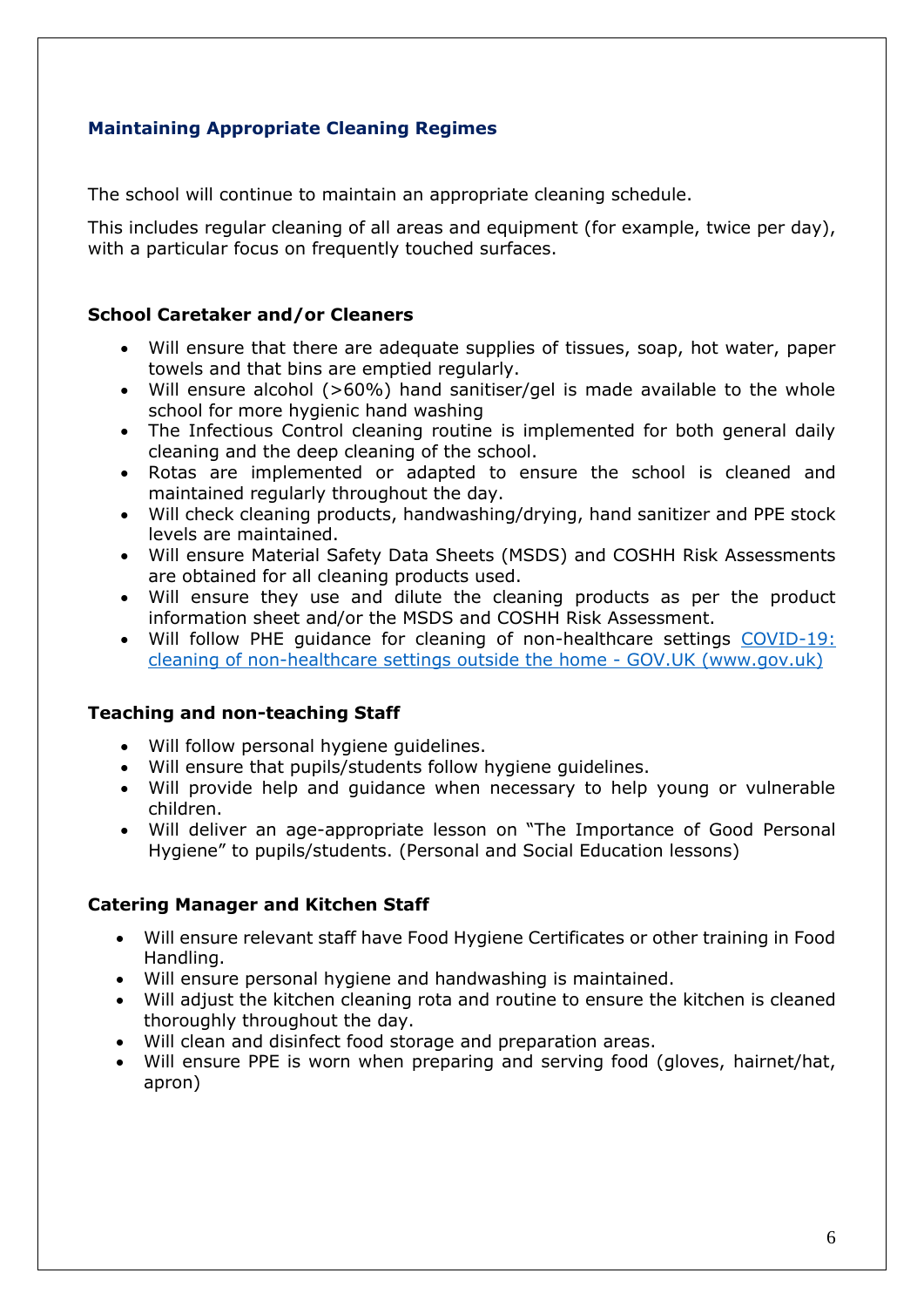# **Keeping Occupied Spaces Well Ventilated**

School leaders will continue to ensure all school buildings are well ventilated and that a comfortable teaching environment is maintained.

## **School Caretaker, SBM and Head of School**

- Will continue to ensure all mechanical ventilation systems within the school are serviced and maintained annually.
- Have already had all mechanical ventilation systems checked and have been adiusted where possible in accordance with H&S guidance. Ventilation and air [conditioning during the coronavirus \(COVID-19\) pandemic \(hse.gov.uk\),](https://www.hse.gov.uk/coronavirus/equipment-and-machinery/air-conditioning-and-ventilation/index.htm) [CIBSE -](https://www.cibse.org/coronavirus-covid-19) [Coronavirus COVID 19.](https://www.cibse.org/coronavirus-covid-19)
- Have already carried out a ventilation assessment and have weighed up the need for increased ventilation whilst maintaining a comfortable temperature.
- Have already identified which external windows and which external/internal nonfire doors can be left open to improve natural ventilation whilst adhering to health and safety and safeguarding guidance.
- Will continue to utilise monitors to measure CO2 levels in classrooms and will implement any future guidance.

## **Teaching Staff**

• Will continue to assess their classroom temperature and will report and seek permission before closing any windows or doors as on doing so may have an impact on other internal classrooms or learning spaces.

## **Following Public Health advice on testing**

The school will continue to provide staff with rapid lateral flow home testing kits to identify individuals with coronavirus (COVID-19) who do not have symptoms.

Finding asymptomatic cases early, along with our control measures will help us eliminate or manage the spread of this virus within our school. Therefore, safeguarding the health of our staff and keeping as many staff and students in school as possible.

#### **Lateral Flow Test**

Staff will be requested to test twice weekly.

## **Vaccination**

As a school, we encourage vaccine take up including boosters and enable staff who are eligible for a vaccination to attend booked appointments where possible (even if during term time).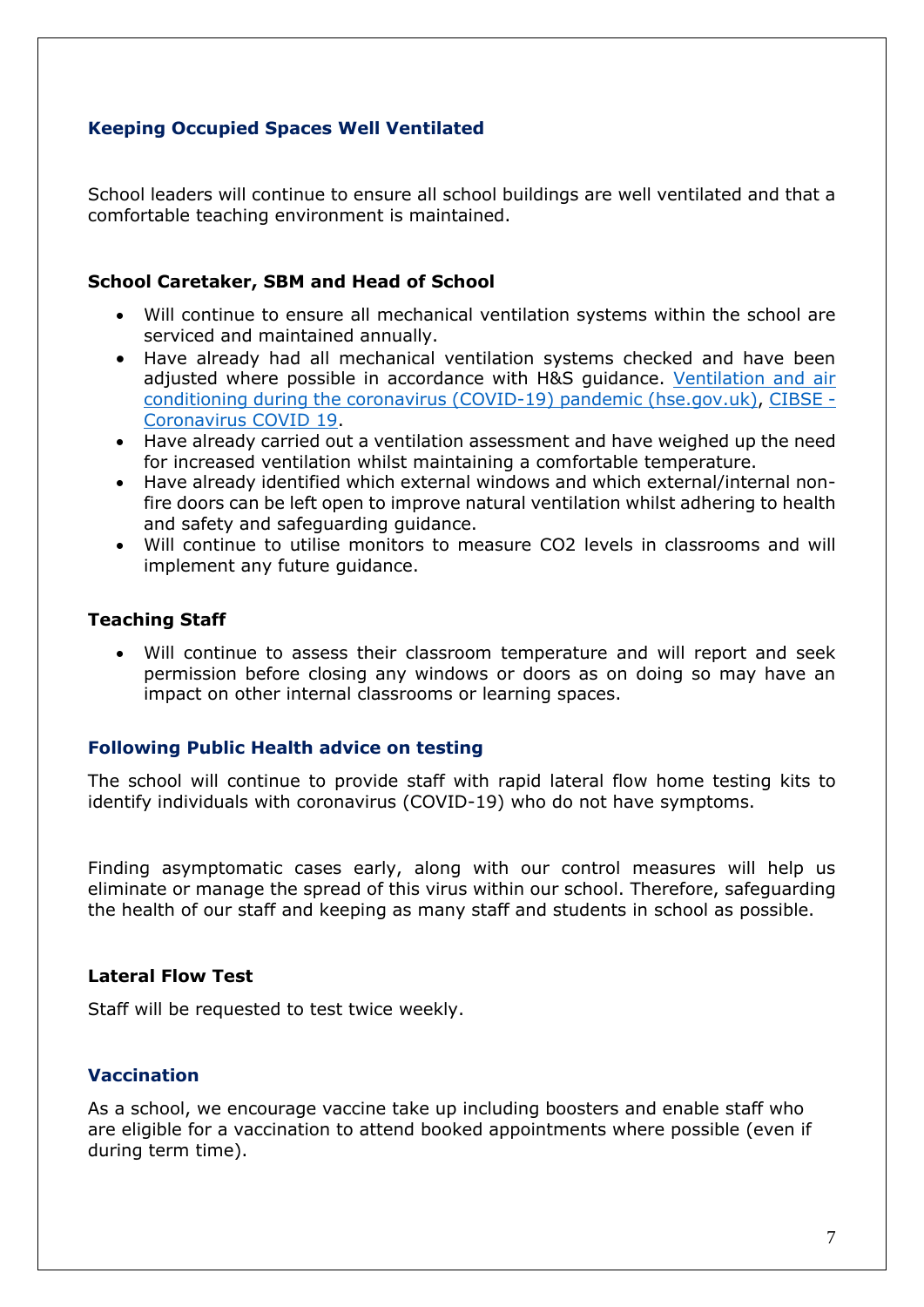# **Clinically Extremely Vulnerable**

Staff and pupils previously considered to be particularly vulnerable, clinically extremely vulnerable (CEV), and high or higher-risk are no longer advised to shield. Any staff previously identified as being in one of these groups are advised to follow guidance.

In some circumstances, staff and pupils may have received personal advice from their specialist or clinician on additional precautions to take and they should continue to follow that advice. Whilst individual risk assessments are not required, we will discuss any concerns that people previously considered CEV may have.

# **Head of School**

- Will ensure all existing COVID-19 control measures are maintained (good hygiene for everyone, maintaining appropriate cleaning regimes, keeping occupied spaces well ventilated and following Public Health advice on testing, self-isolation and managing confirmed cases of COVID-19)
- Will encourage all staff and eligible students to partake in the regular Lateral Flow Testing programme.
- Will encourage all staff and eligible students to have the vaccine including boosters.
- Will, if necessary, refer staff, pupils/students and parents/carers to external services who provide a range of health support and advice for physical and mental health needs.

# **Self-isolation**

In order to eliminate the risk of spreading coronavirus within our school all students, staff and other adults who develop COVID-19 symptoms or have tested positive will be instructed to refrain from coming into school and to follow current self-isolating and LFD/PCR testing guidelines.

The school will continue to use the designated isolation room and will follow existing COVID-19 procedures when looking after a child/young person who is suspected of having coronavirus and is awaiting collection or transfer to hospital.

## **Isolation room:**

- Has been allocated so the ill person can be monitored from a safe distance.
- Is well ventilated.
- Is located near to a toilet (whilst the isolation room is occupied the toilet is not used by anybody else and is deep cleaned after the person has left the building).
- Is equipped with a personal protection Equipment (PPE) pack, washing facilities or alcohol hand sanitiser.

## **School Caretaker and Cleaners**

- Will, if possible, leave the room closed off to everyone for 72hrs
- Will carry out a Deep Clean whilst wearing PPE.
- Will complete a deep clean of the isolation room and toilet.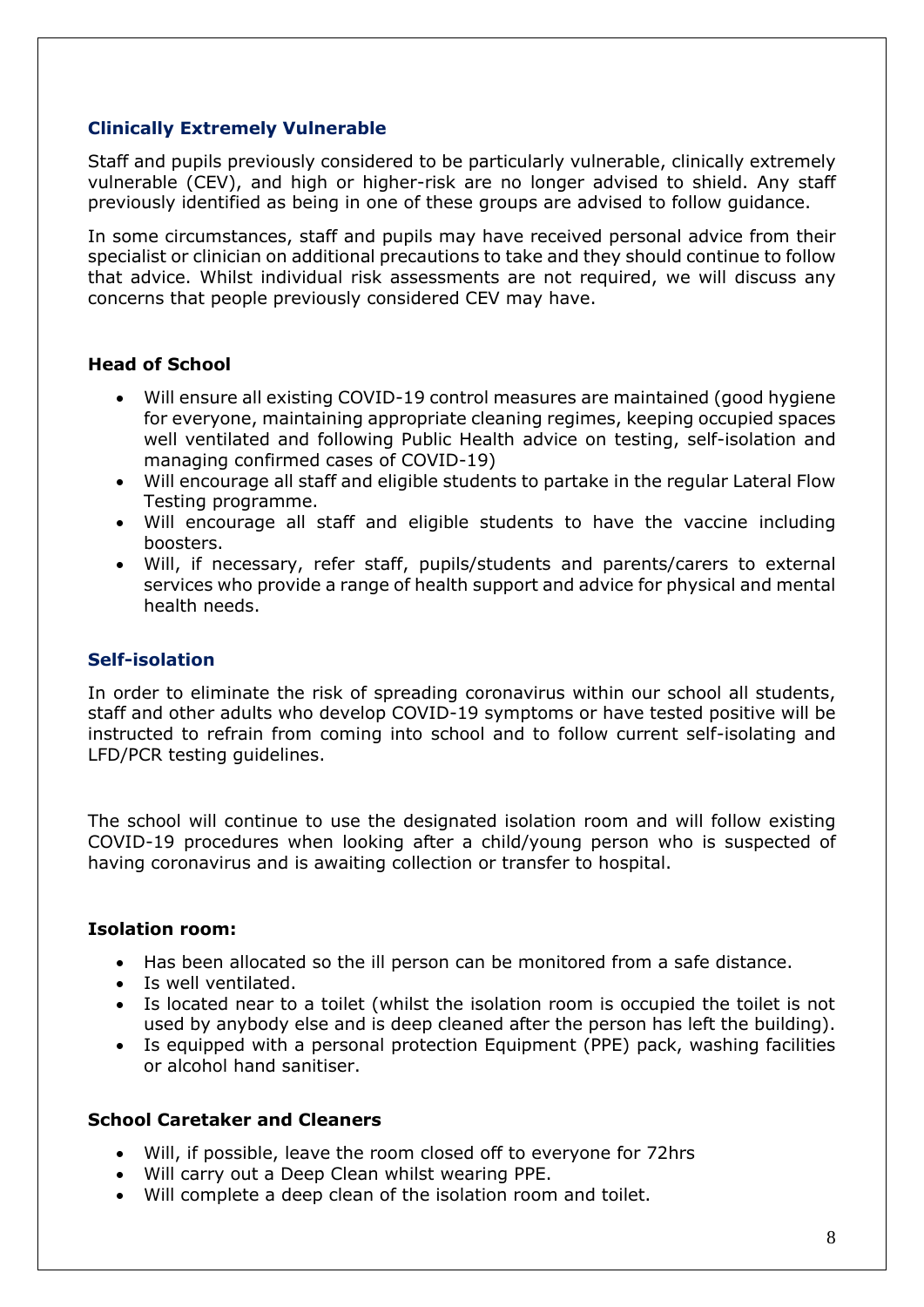# **Managing Confirmed Cases of COVID-19**

As a school we will always put the best interests of our staff and pupils/students first. This may mean if there is a worrying raise in coronavirus cases or we notice that several of our staff or pupils/students are falling ill with the virus we will immediately review our existing control measures and may re-introduce measures that were in place during the academic year 2020-2021.

We recognise that closing the school may be necessary in exceptional circumstances in order to control an infection. We will, however, strive to remain open unless advised otherwise.

# **Classification of an outbreak**

The current guidance states an outbreak or incident may be defined as:

- An incident in which 2 or more people experiencing a similar illness are linked in time or place.
- A greater than expected rate of infection compared with the usual background rate for the place and time where the outbreak has occurred.
- If you have several confirmed cases within 10 days.

As the definition(s) above are open to interpretation the school will continue to record all COVID related absences and review for possible outbreak trends and links.

For most education and childcare settings, whichever of these thresholds is reached first:

• 5 children, pupils, students or staff, who are likely to have mixed closely, test positive for COVID-19 within a 10-day period; or

• 10% of children, pupils, students or staff who are likely to have mixed closely test positive for COVID-19 within a 10-day period

The Principal/Headteacher will regularly assess the results and will report all possible outbreaks to the Local Health Protection Team on 0800 046 8687 option 1.

The school also acknowledges that to ease the pressure on the Local Health Protection Team, our Local Authority may request to triage our finding first. Therefore, the school will continue to work closely with the Local Authority and Local Health Protection Team.

## **Reporting of Injuries, Diseases and Dangerous Occurrences Regulation**

As coronavirus falls under one of the many pandemics which are reportable to the Health and Safety Executive 'whereby a member of staff or student has been confirmed of having the illness and have attended their place of work/school'.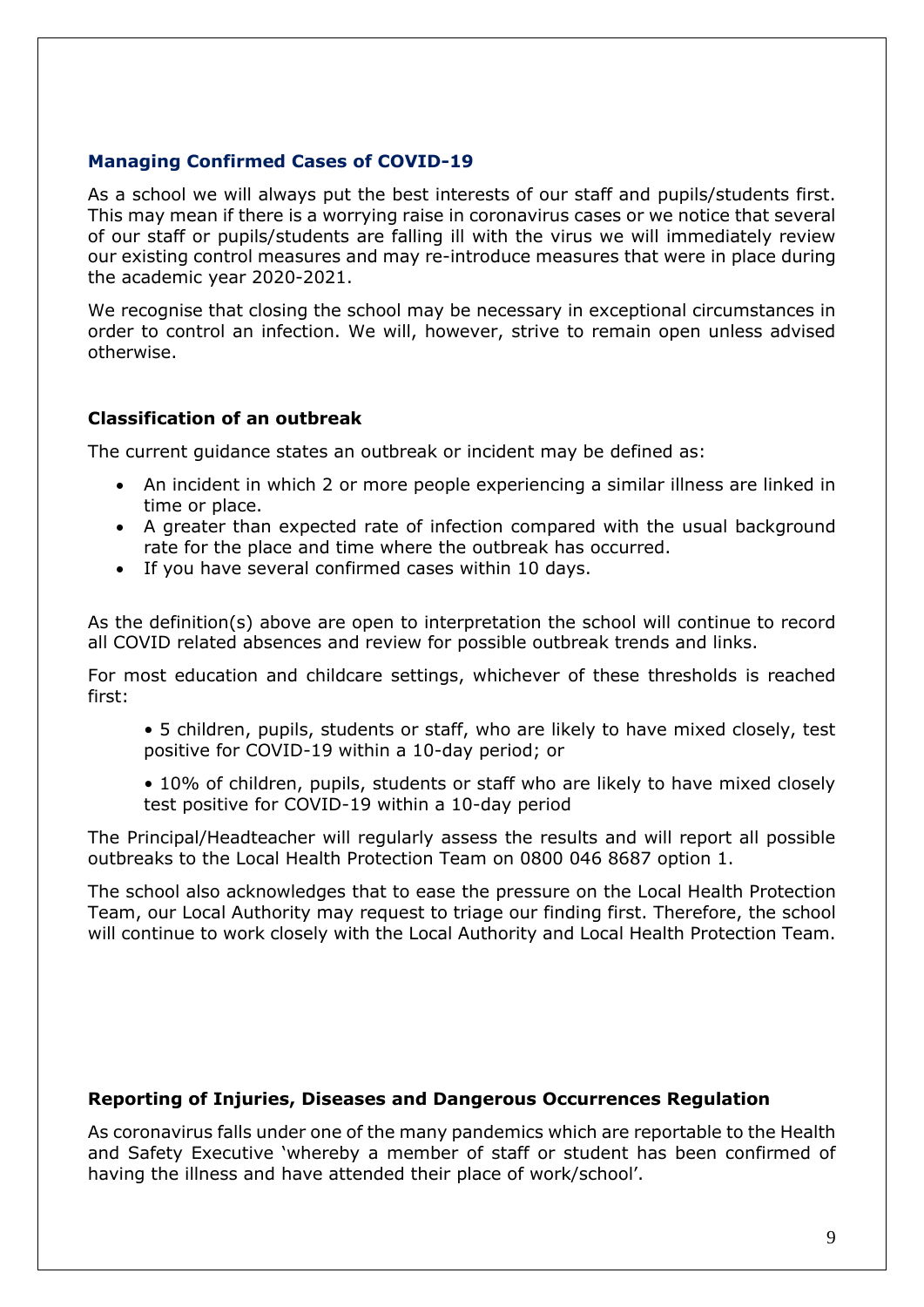The Head of School will ensure Compliance Education is notified immediately given the HSE RIDDOR time constraints so, a full investigation can be conducted and when necessary, a RIDDOR report is submitted.

# **Dealing with a Notification**

Upon notification of a suspected, confirmed case of coronavirus or upon notification from our authority advisors, Head of School/SBM/Learning Mentor will activate the Outbreak Management Plan.

This will take the form of:

- Establishing who the infectious person is. Have they been in school and if so, who have they been in contact with?
- Ascertaining whether the infectious person has direct or indirect links to the school and what impact this may have.
	- ➢ **Direct** refers to: a staff member who works, carried out some temporary work or student who attends our school.
	- ➢ **Indirect** refers to: example a member of a staff or a member of a student's household has developed symptoms or has tested positive.
- Managing absenteeism levels and ensuring staff to pupil/student ratios are maintained.
- Ensuring educational learning material is made available to all pupils/students who are required to self-isolate or have been advised to shield.

# **Self-isolations rules:**

- All staff and pupils/students who develop COVID-19 symptoms are required to self-isolate at home immediately and arrange to have an LFD/PCR test completed even if their symptoms are mild.
- **Note:** All persons who test POSITIVE will be legally required to self-isolate regardless of their vaccination status or age (a person can be fined if they do not self-isolate).
- **Isolation Period** includes the day the person's symptoms started or the PCR test date and the next 10 full days however staff and pupils who record a positive LFT or PCR test may end their 10 day isolation period early in most circumstances unless they cannot test for any reason. Staff and students may now take LFD tests on day 6 and day 7 of their self-isolation period. Those who receive two negative test results are no longer required to complete 10 full days of self-isolation. The first test must be taken no earlier than day 6 of the selfisolation period and tests must be taken 24 hours apart. If both these test results are negative, and the person does not have a high temperature, they may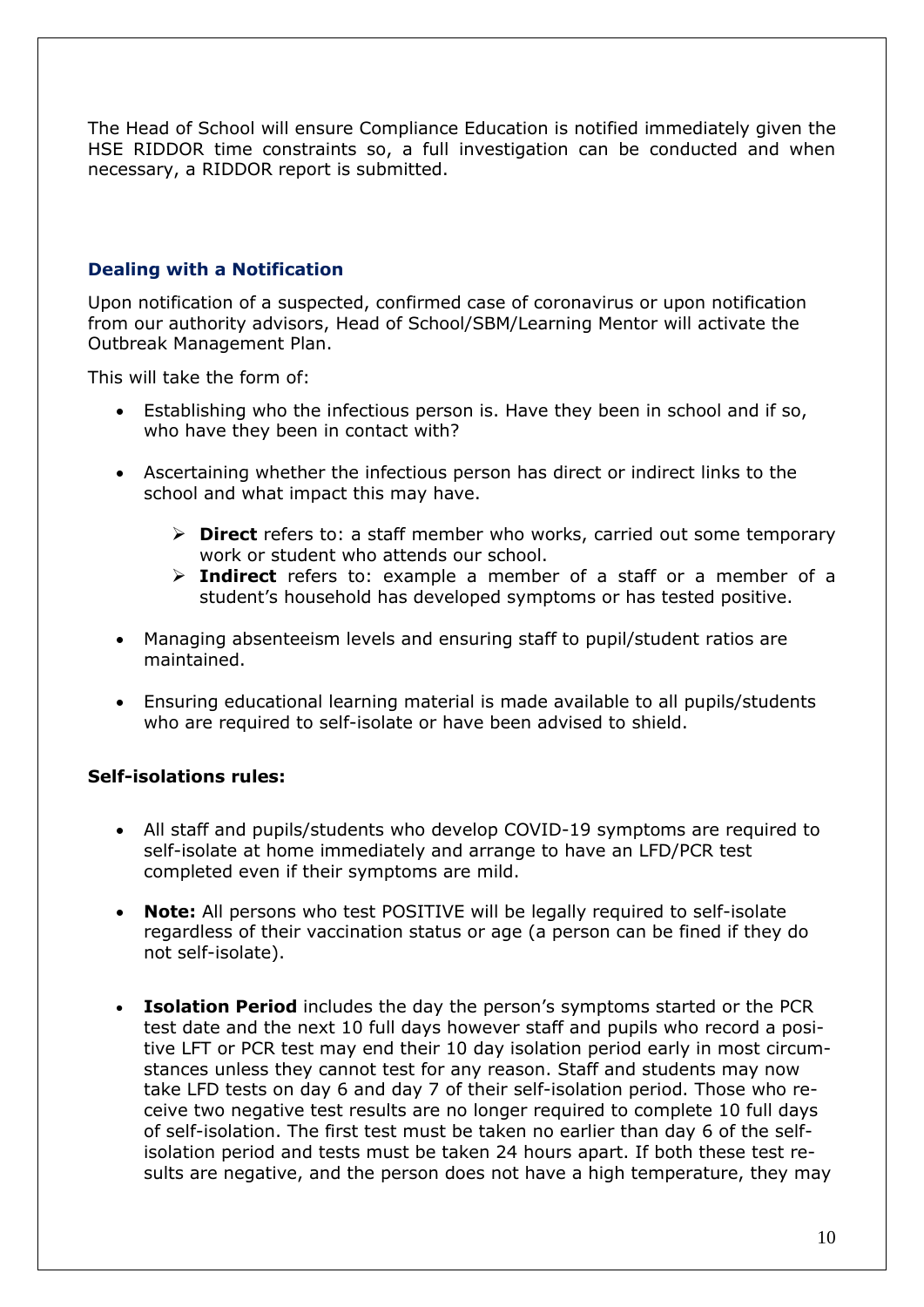end their self-isolation after the second negative test result and return to school from day 7.

- On the 16th of August 2021, the legal requirement to self-isolate for contacts of a positive case ended for the following groups:
	- ➢ Students and/or staff 18yrs and 6 months and under.
	- ➢ Students and Staff 18yrs and 6months and above who are fully vaccinated.
- **Note:** If contacted by NHS Test and Trace as a close contact, the above persons will be advised to take a PCR test.
- If a person tests POSITIVE they will be legally required to self-isolate regardless of their vaccination status or age (a person can be fined if they do not selfisolate).
- Monitoring all COVID related absences, reviewing the results for possible outbreak trends and links and when necessary, report all possible outbreaks to the local health protection team on 0800 046 8687 option 1.
- Review existing COVID-19 control measures to ensure they are being maintained, followed and whether further control measures need to be introduced or enhanced to control the spread of the virus within our school.
- Introducing further measures, when necessary, to eliminate or stop the spread of the virus within our school, this may include:
	- ➢ Temporarily reintroducing the wearing of face coverings in communal areas and/or classrooms.
	- ➢ Temporarily ceasing all activities that bring large numbers of staff and/or pupils/students together in one area especially if it's an indoor activity (eg assemblies)
	- $\triangleright$  Restricting movement around the school
	- ➢ Reintroducing year/class bubbles.
	- ➢ Partial or full closure of the school and reactivating remote learning and lunching provision to those eligible to receive benefit-related free school meals.
- Maintaining good communication between staff, students, and parents/carers:
	- $\triangleright$  Reminding everyone of the importance of staying at home and selfisolating if they have COVID symptoms, have been instructed by NHS Test and Trace or a medical professional, awaiting test results or have tested positive for COVID.
	- ➢ Reminding everyone of the importance of good hand hygiene and respiratory hygiene.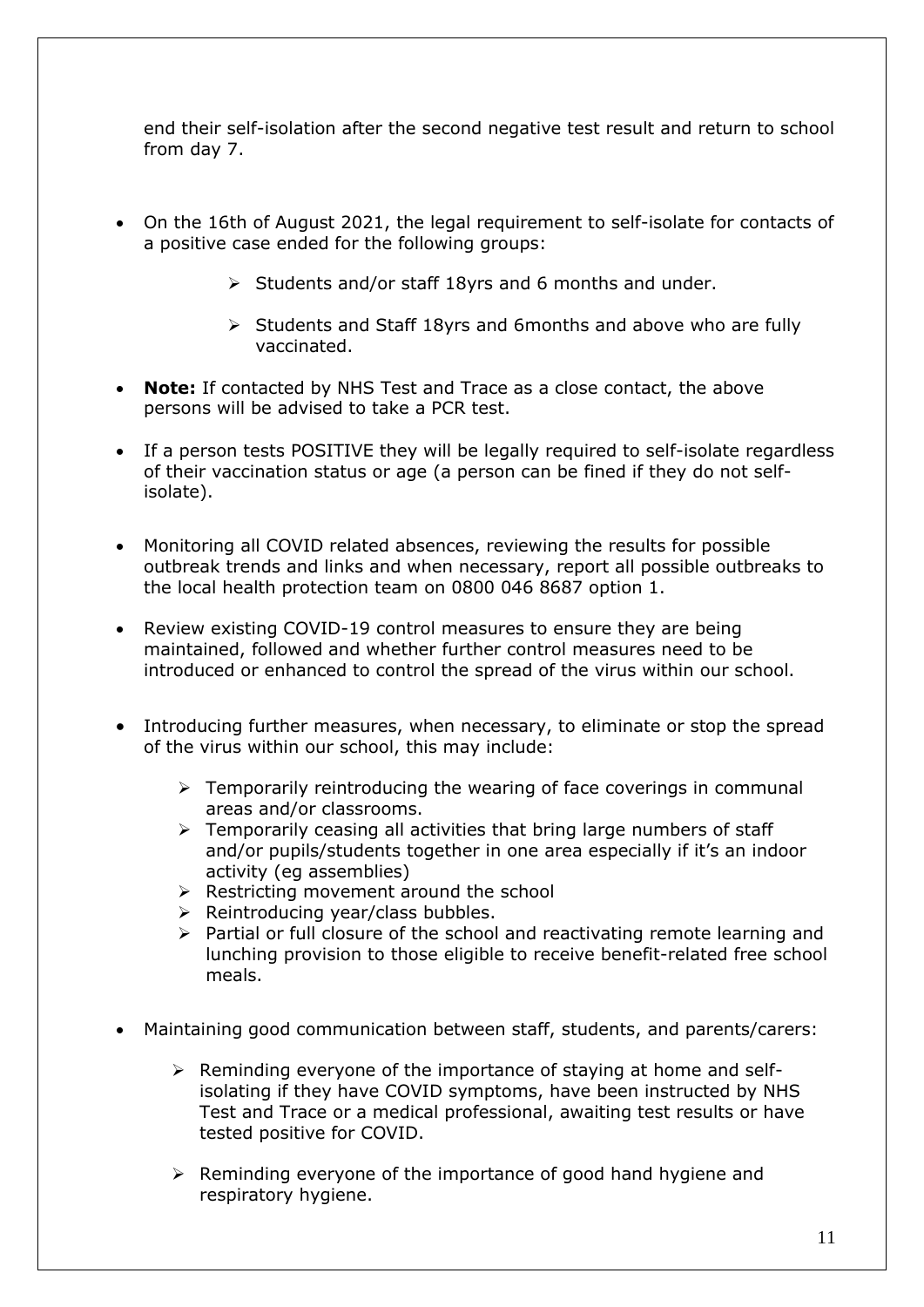- $\triangleright$  Reminding everyone of the importance of completing twice weekly lateral flow testing if eligible.
- ➢ Notifying everyone concerned of any changes to our normal educational hours or activities.

## **GREEN (example). Singular positive coronavirus case reported.**

- The Head of School and SLT will meet to discuss what direct or indirect impact this positive case has on the school and will review the existing COVID-19 Control Measures to ensure they are being maintained and followed.
- Depending on staffing levels, the school will arrange temporary cover in order to maintain staff to student ratios.
- School will provide high quality remote education for those unable to attend school (see Remote Education Policy and other supporting documents)
- Where necessary, cleaning regimes in the school will be raised ensuring all highcontact areas such as toilets, door handles, handrails etc are disinfected and cleaned.
- Staff and pupils/students will be encouraged and reminded of the importance of maintaining good hand hygiene before entering and after leaving the school, as well as regularly throughout the day.
- Ensuring that everyone (staff and pupils/students) catch coughs and sneezes in tissues. If a tissue is not available, then the crook of the elbow should be used rather than hands. Dispose of tissues promptly in a waste bin and then perform hand hygiene.
- As a preventive short term measure, the school may re-introduce the wearing of face coverings in communal areas even when guidance confirms this is not required.
- Planned assemblies and other large gatherings which bring staff and pupils/students from different year/classes together will be rigorously assessed and the Head of School will carry out a 'dynamic risk assessment' which will consider the safety of the staff and students.

**Note:** a 'dynamic risk assessment' is an on-the-spot process of weighing up the risks against the probability of further positive or symptomatic coronavirus cases and does not always require a formal documented risk assessment.

#### **AMBER (example): Several positive coronavirus cases reported within 10 days or there is a moderate prevalence of COVID-19 in the community**.

The following actions may be activated due to further reported positive COVID-19 cases within our school (staff and/or students) or we may be instructed by our local authority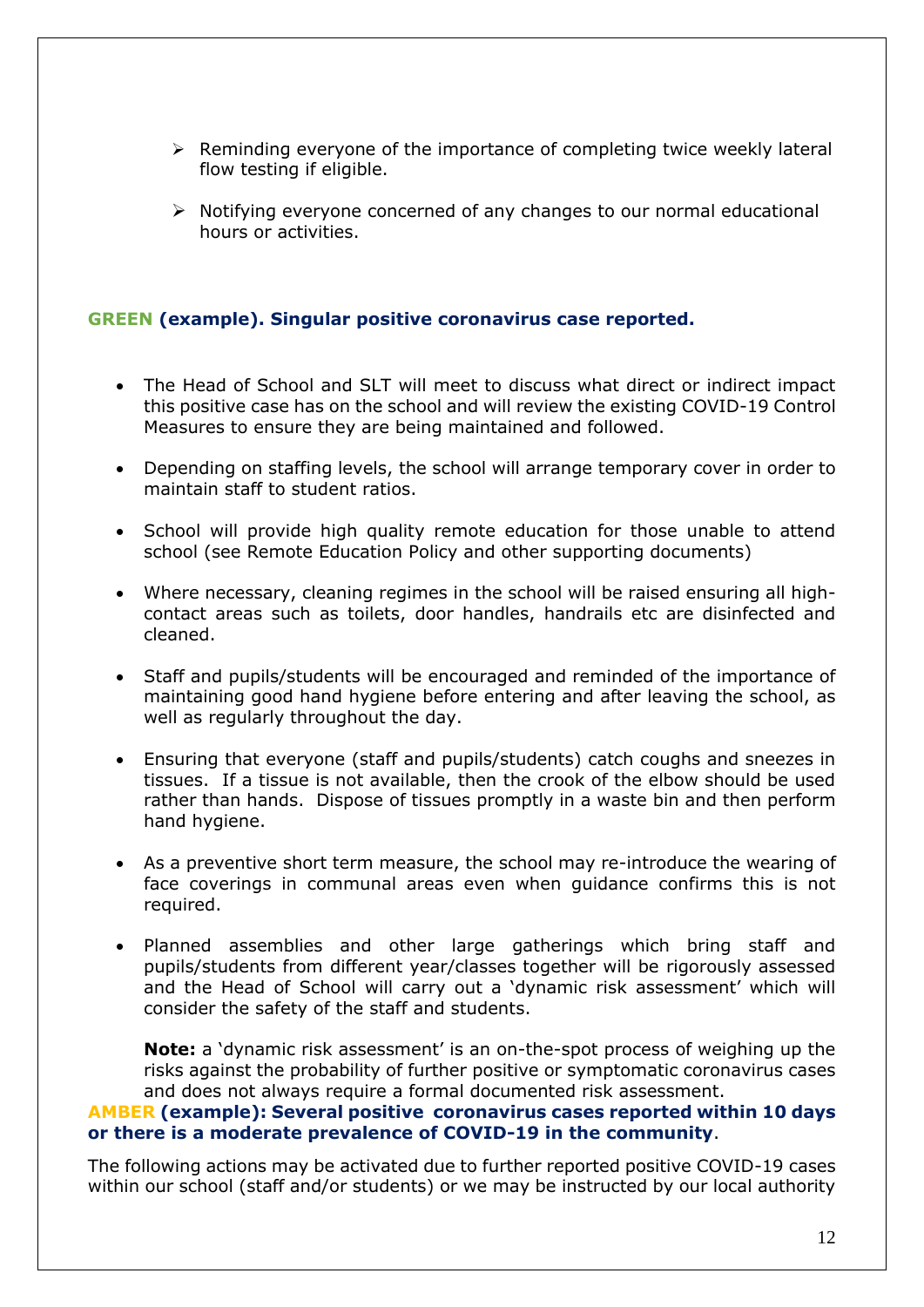to implement these measures due to an increase of COVID-19 cases within our community.

- The Principal will contact Compliance Education for advice relating to increasing cases.
- The Head of School/SLT will meet to discuss what actions are required to control the spread of the virus within our school
- Depending on staffing levels the school will arrange temporary cover in order to maintain staff to pupil/student ratios. If staffing numbers fall below recommended levels, the school may have to consider prioritising lessons and/or temporally introduce blended learning.
- Our school will provide high quality remote education for those unable to attend school (see Remote Education Policy and other supporting documents)
- Cleaning will be enhanced further to include the frequency of the cleaning regime, disinfecting of all high-contact areas such as toilets, door handles, handrails etc to deep cleaning/fogging identified areas.
- Staff and pupils/students will be encouraged and reminded of the importance of maintaining good hand hygiene before entering and after leaving the school, as well as regularly throughout the day.
- Ensuring that everyone (staff and pupils/students) catch coughs and sneezes in tissues. If a tissue is not available, then the crook of the elbow should be used rather than hands. Dispose of tissues promptly in a waste bin and then perform hand hygiene.
- Staff and eligible students will be advised to carry-out regular lateral flow testing. Secondary schools may utilise their on-site asymptomatic testing site (ATS) to provide assistance to students who are unable to test themselves at home.
- As a preventive short term measure, the school will re-introduce the wearing of face coverings in communal areas even when guidance confirms this is not required.
- Planned assemblies and other large gatherings which bring staff and students from different year/classes together will be temporally ceased and reintroduced when the number of positive or symptomatic coronavirus cases reduce.

Further cases within 10 days or there is a high prevalence of COVID-19 in the community.

• If the number of positive or symptomatic coronavirus cases continue to rise the Head of School will immediately reduce face-to-face contact by re-introducing year/class bubbles, restricting movement around the school, cancelling or restricting residential educational school visits to year/class bubbles only, restricting school access by allowing only essential visits.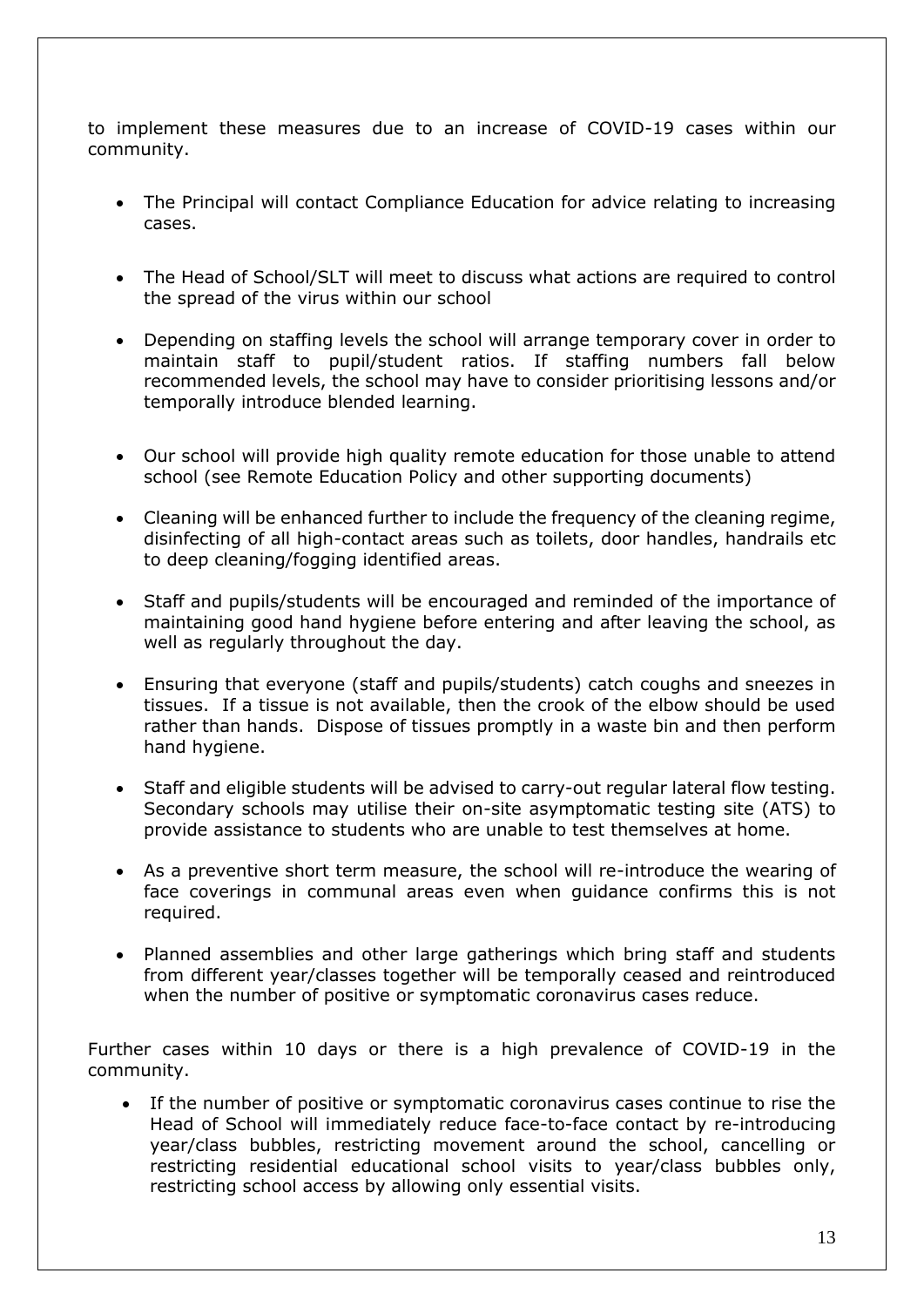• The Head of School will carefully monitor all COVID related absences, reviewing the results for possible outbreak trends and links and when necessary, report all possible outbreaks to the Local Health Protection Team on 0800 046 8687 option 1.

## **RED (example): Substantial increase in positive coronavirus cases reported with the last 10 days or there is an extremely high prevalence of COVID-19 in the community.**

The following actions may be activated due to a substantial increase in reported positive COVID-19 cases within our school (staff and/or pupils/students) or we may be instructed by our local authority to implement these measures due to an increase of COVID-19 cases within our community.

- The Principal will continue to work closely with the dedicated Local Health Protection Team and Public Health England who will devise a structured plan to bring the spread of the virus under control.
- Secondary schools will accommodate an on-site testing facility and will work closely with the Local Health Protection Team.
- Depending on staffing levels, the school will arrange temporary cover in order to maintain staff to pupil/student ratios. If staffing numbers fall below recommended levels, then the school may have to consider prioritising certain year groups or closing the school and reactivating remote learning and lunching provision to those eligible to receive benefits-related free school meals.
- Our school will provide high quality remote education for those unable to attend school (see Remote Education Plan and other supporting documents).

This may include restricting attendance, prioritising certain year groups or closure:

- **EYFS:** If attendance restrictions are needed, vulnerable children and children of critical workers should be allowed to attend.
- **Primary School:** If some attendance restrictions are needed, all vulnerable children, children of critical workers, children in reception, year 1 and year 2 should still be allowed to attend. If, by exception, attendance is restricted further, vulnerable children and children of critical workers should still be allowed to attend.
- **Closure:** We recognise that closing the school may be necessary in exceptional circumstances in order to control the virus. We will, however, strive to remain open unless advised otherwise.

#### **Reopening the School.**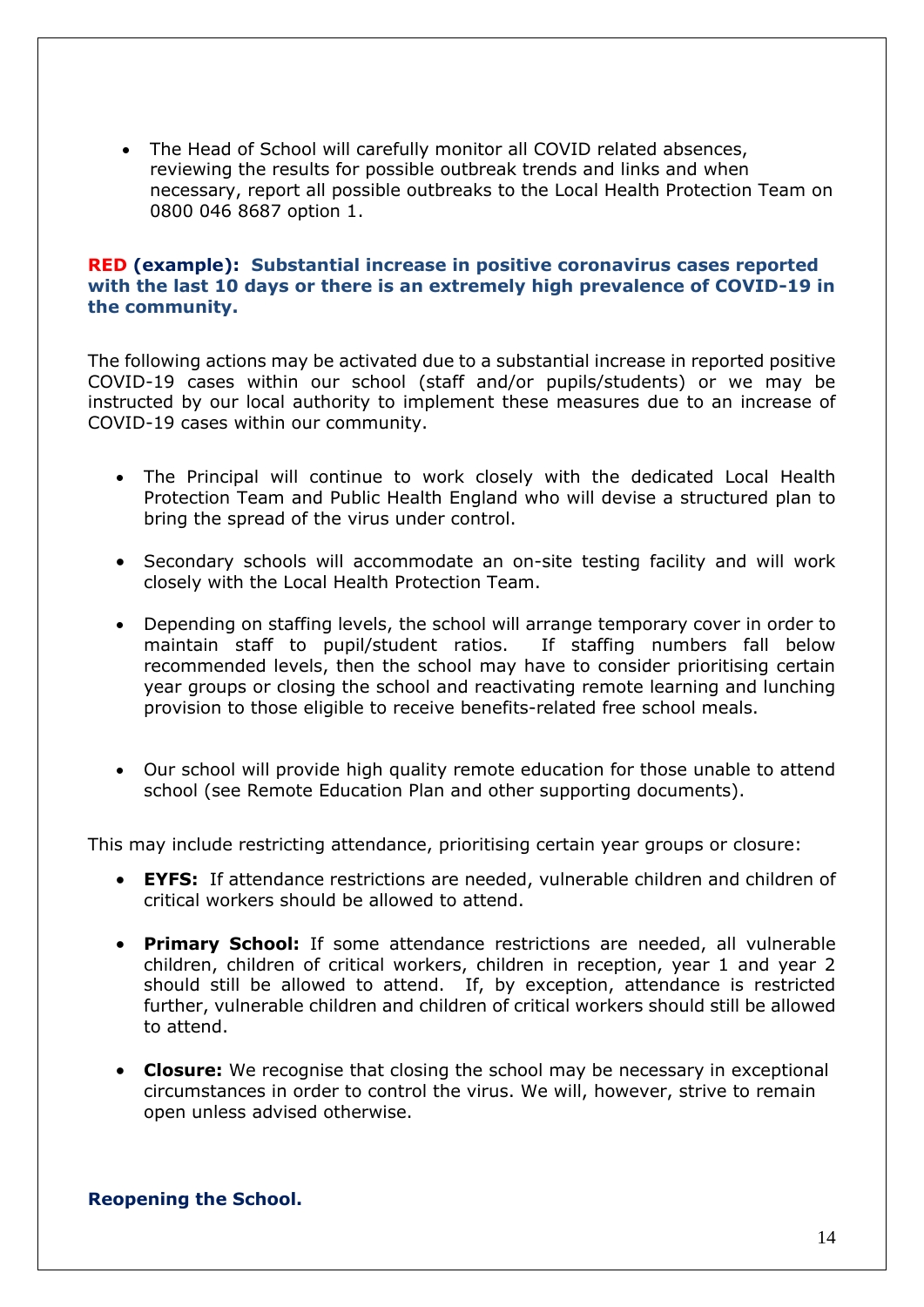Dependant on the type and severity of the Infection/Epidemic/Pandemic, school will consult with the LDST, Governors and and Compliance Education regarding procedural steps that should be implemented and at what time. School must not reopen without the approval of the LDST.

## **Reference Guides used to create this document**

| Specific educational     | Actions for early years and childcare providers during the |
|--------------------------|------------------------------------------------------------|
| setting guidance (July   | COVID-19 pandemic - GOV.UK (www.gov.uk)                    |
| 2021)                    | Schools COVID-19 operational quidance - GOV.UK             |
|                          | (www.gov.uk)                                               |
|                          | SEND and specialist settings: additional COVID-19          |
|                          | operational quidance (applies after Step 4) - GOV.UK       |
|                          | (www.gov.uk)                                               |
|                          | Further education COVID-19 operational guidance -          |
|                          | GOV.UK (www.gov.uk)                                        |
|                          | Higher education COVID-19 operational quidance -           |
|                          | GOV.UK (www.gov.uk)                                        |
| Contingency              | Contingency framework: education and childcare settings -  |
| framework                | GOV.UK (www.gov.uk)                                        |
| Protecting people who    | COVID-19: quidance on protecting people defined on         |
| are Clinically Extremely | medical grounds as extremely vulnerable - GOV.UK           |
| Vulnerable               | (www.gov.uk)                                               |
|                          | Protect vulnerable workers - Working safely during the     |
|                          | coronavirus (COVID-19) pandemic (hse.gov.uk)               |